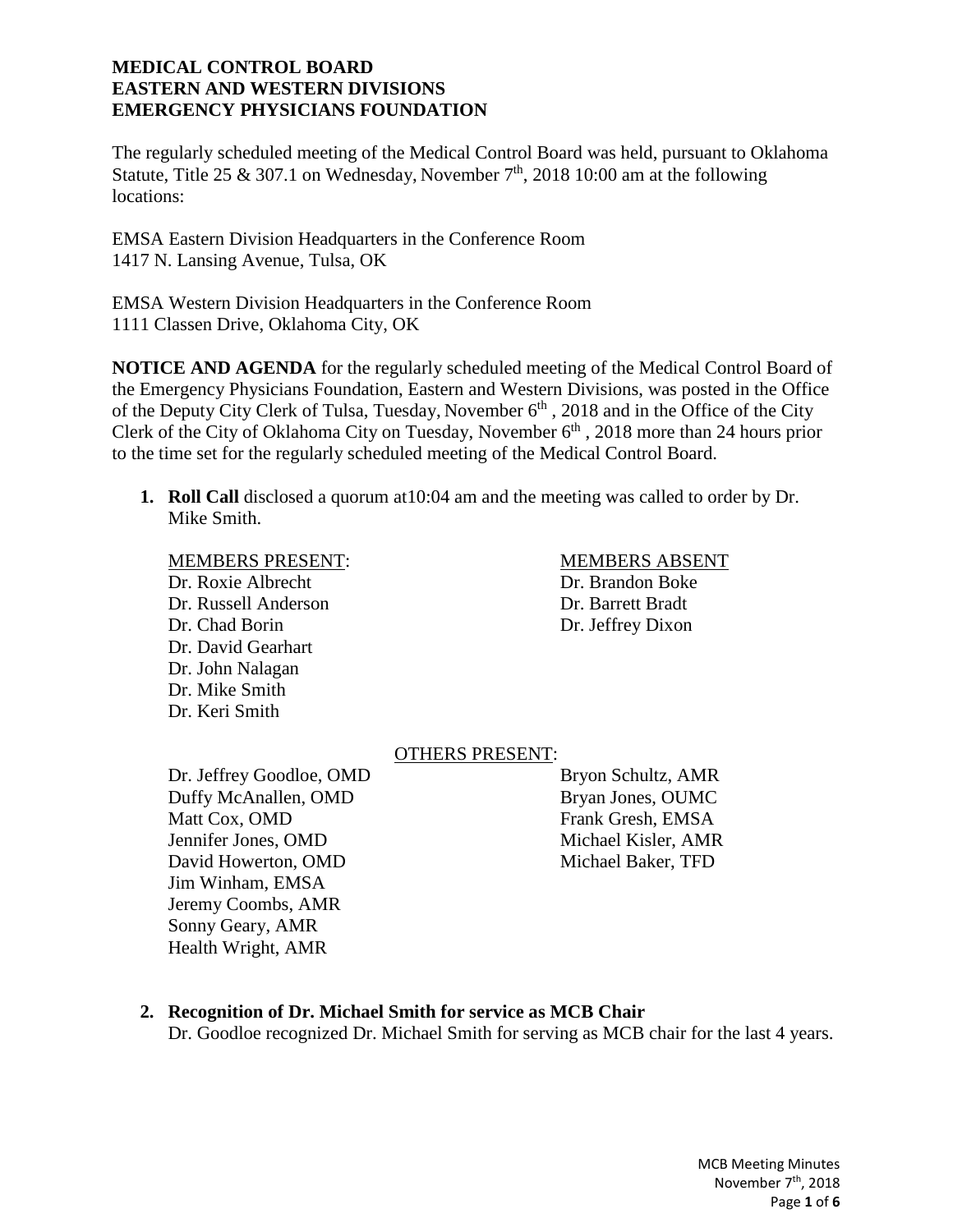## **3. MCB Board Election for the following: Chair and Vice Chair**

Dr. Keri Smith nominated Dr. Chad Borin for Chair and Dr. Russell Anderson for Vice Chair.

Dr. David Gearhart Dr. John Nalagan Dr. Mike Smith Dr. Keri Smith

MOTION: Dr. Keri Smith SECOND: Dr. John Nalagan

Aye: ABSENT Dr. Roxie Albrecht Dr. Brandon Boke Dr. Russell Anderson Dr. Barrett Bradt Dr. Chad Borin Dr. Jeffrey Dixon

# **4. Review and Approval of September 2018 MCB Meeting Minutes**

Aye: ABSENT Dr. Roxie Albrecht Dr. Brandon Boke Dr. Russell Anderson Dr. Barrett Bradt Dr. Chad Borin Dr. Jeffrey Dixon Dr. David Gearhart Dr. John Nalagan Dr. Mike Smith Dr. Keri Smith

MOTION: Dr. Chad Borin SECOND: Dr. David Gearhart

# **5. EMSA President Report**

Mr. Winham gave compliance, late call graph, exclusion summary, and destination hospital reports for August and September 2018.

Mr. Winham shared that Heather Yazdanipour would be the interim Director for MMRS and Johna Easley would be assisting in overseeing the grant program from the State of Oklahoma.

Mr. Winham stated that the contract extension has been signed for another 5 years with American Medical Response.

Dr. Michael Smith took a moment to discuss the passing of Steve Williamson and the hard work that EMSA has done over the last 30 plus years.

# **6. Medical Director Report**

Dr. Goodloe shared that the divert reports are posted for MCB physician review and asked that each MCB physician closely review the data for their represented hospital.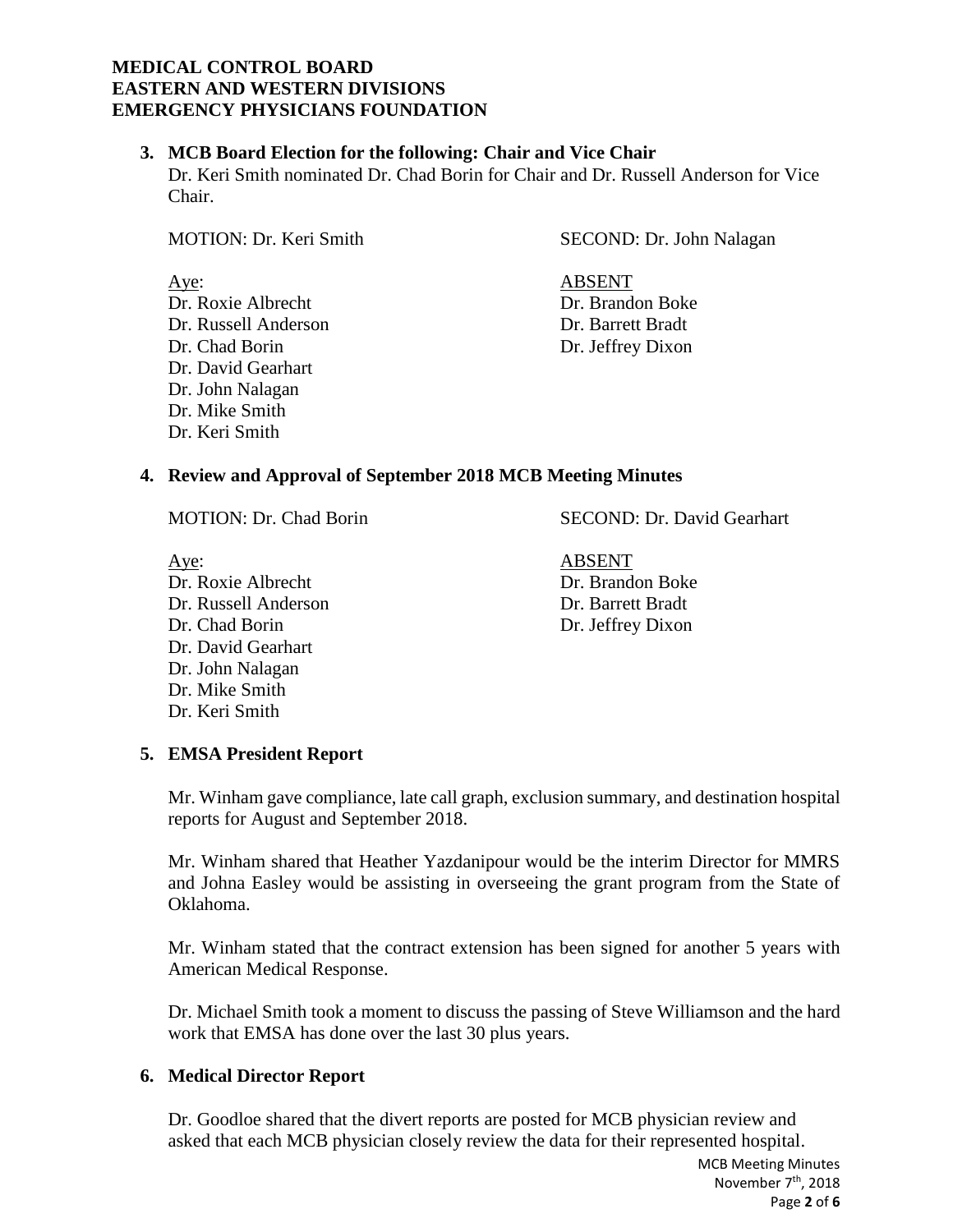Dr. Goodloe stated that the BLS Beta program is doing great, with no clinical misadventures noted to date and admirable patient care documentation continues to be a hallmark of the EMT commitment to the program.

Dr. Goodloe brought up the topic of timely patient care documentation on patient transfer to ED care. Frank Gresh shared that EMSA continues to work to promote documentation going to the correct ED and that he is continuing to work on software technical issues to allow for complete integration between EMSA and hospital records systems.

Dr. Chad Borin and Dr. Keri Smith both commented that the current faxing process is not working to receive the EPCR in a timely fashion. Dr. Chad Borin asked "would it be possible to transfer the EPCR to the receiving facility?" Dr. Goodloe asked for EMSA would work with St. Anthony on EPCR delivery. Frank Gresh stated he would work to such effect.

Dr. Goodloe thanked Jennifer Jones for the hard work and effort to make the October educational conference with EMSA and AMR a success and Dr. Knoles for putting together the conference schedule and its faculty.

## **7. Review and Approval of Style of Endotracheal Tubes**

The MCB re-visited this issue in light of last meeting's discussion on supraglottic suction port endotracheal tubes and affirmed to continue use of the current system standard of care endotracheal tubes.

### **8. Review and Approval of Protocol 2E.1: Supraglottic Airway**

This protocol change will sunset the use of King Airways and also introduce the use of iGel Airways as the system's supraglottic airway of choice.

MOTION: Dr. Chad Borin SECOND: Dr. Roxie Albrecht

Aye: ABSENT Dr. Roxie Albrecht Dr. Brandon Boke Dr. Russell Anderson Dr. Barrett Bradt Dr. Chad Borin Dr. Jeffrey Dixon Dr. David Gearhart Dr. John Nalagan Dr. Mike Smith Dr. Keri Smith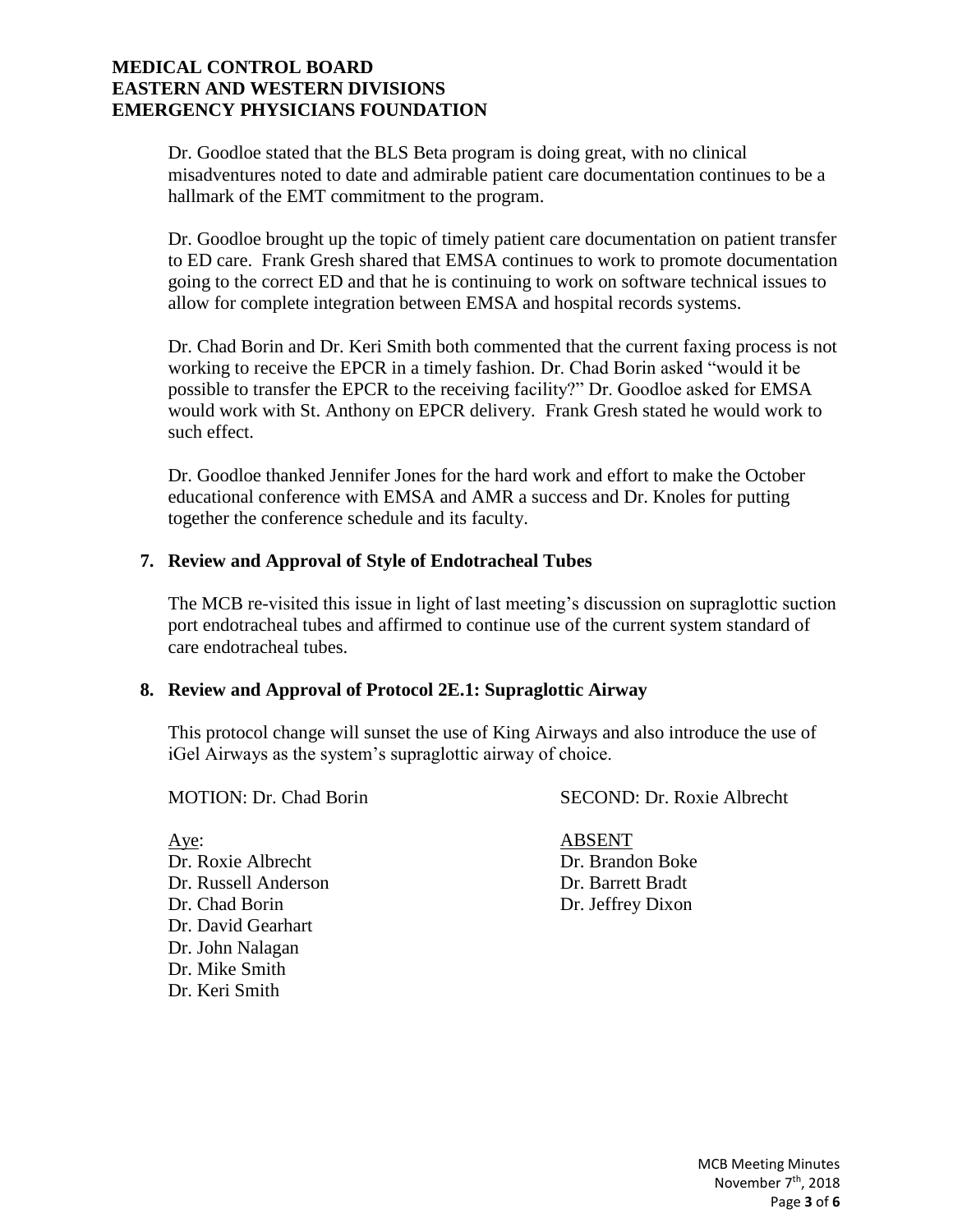#### **9. Review and Approval of 6A: Stroke**

Discussion centered on time limits for stroke alert activations. Dr. Michael Smith requested to table this protocol for further discussion to receive current interventional time limits from area hospitals.

MOTION: Dr. John Nalagan SECOND: Dr. Chad Borin

Aye: ABSENT Dr. Roxie Albrecht Dr. Brandon Boke Dr. Russell Anderson Dr. Barrett Bradt Dr. Chad Borin Dr. Jeffrey Dixon Dr. David Gearhart Dr. John Nalagan Dr. Mike Smith

Nay: Dr. Keri Smith

### **10. Review and Approval of MPDS Code 38,45,46,47**

Introduction and approval of new MPDS algorithms for facility and inter-facility transports.

MOTION: Dr. Chad Borin SECOND: Dr. John Nalagan

Aye: ABSENT Aye: ABSENT Dr. Roxie Albrecht Dr. Brandon Boke Dr. Russell Anderson Dr. Barrett Bradt Dr. Chad Borin Dr. Jeffrey Dixon Dr. David Gearhart Dr. John Nalagan Dr. Mike Smith Dr. Keri Smith

MCB Meeting Minutes November 7<sup>th</sup>, 2018 Page **4** of **6**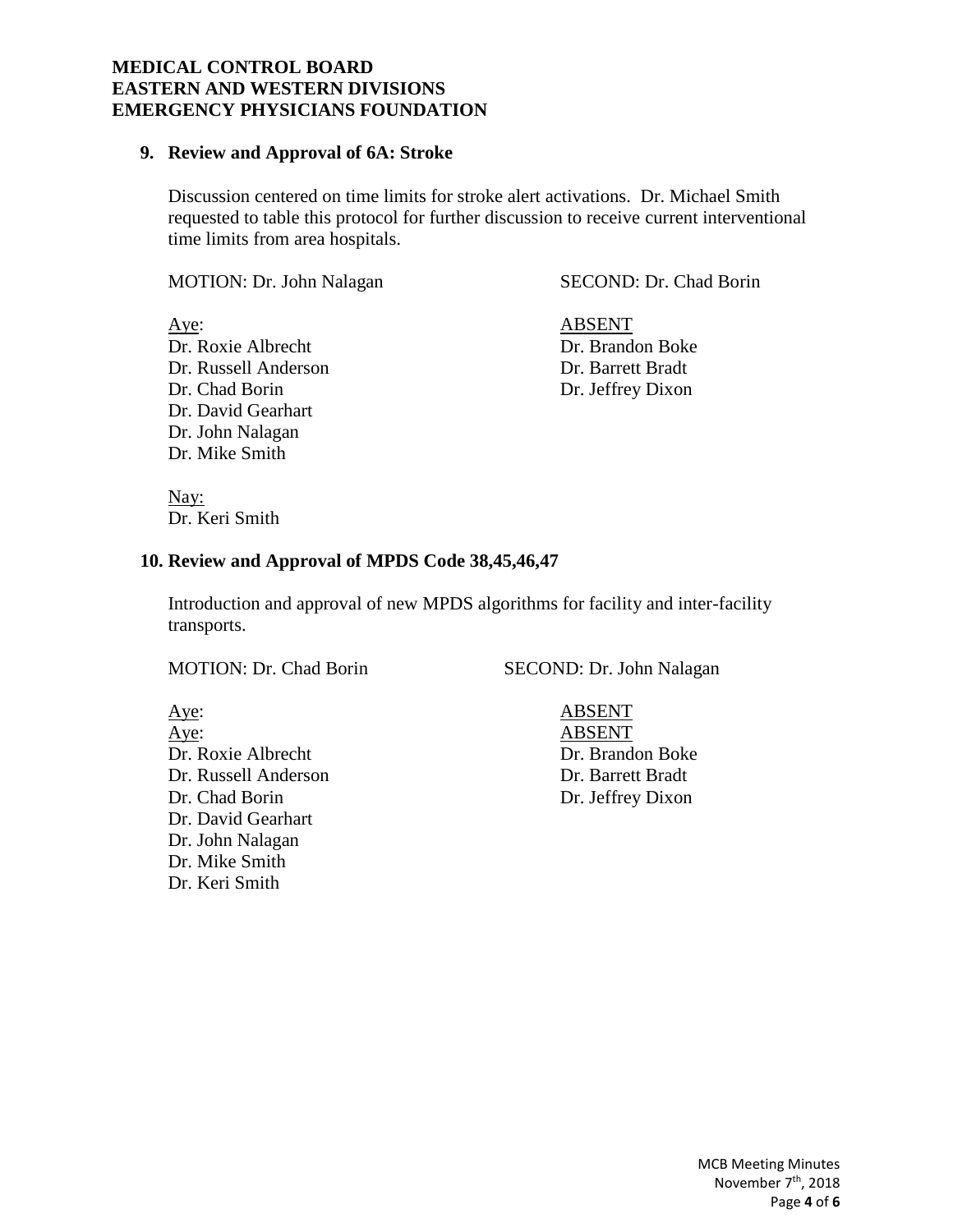## **11. Review and Approval of 2019 MCB Meeting Calendar**

Dr. Chad Borin stated that he requests 2019 meetings be generally limited to 1.5 hours in duration to assist MCB physician scheduling. The 2019 meeting dates were then voted upon in formal motion.

MOTION: Dr. Chad Borin SECOND: Dr. John Nalagan

Aye: ABSENT Dr. Roxie Albrecht Dr. Brandon Boke Dr. Russell Anderson Dr. Barrett Bradt Dr. Chad Borin Dr. Jeffrey Dixon Dr. David Gearhart Dr. John Nalagan Dr. Mike Smith Dr. Keri Smith

## **12. Review and Approval of August and September 2018 MCB Financial Statements**

MOTION: Dr. Chad Borin SECOND: Dr. John Nalagan

Aye: ABSENT Dr. Roxie Albrecht Dr. Brandon Boke Dr. Russell Anderson Dr. Barrett Bradt Dr. Chad Borin Dr. Jeffrey Dixon Dr. David Gearhart Dr. John Nalagan Dr. Mike Smith Dr. Keri Smith

# **13. EMSA/AMR administrative and clinical QI program communication with hospitalbased personnel and MCB physician notification – pilot project**

Dr. Goodloe advised that the volume of communications between hospital based personnel and EMSA/AMR and MCB/OMD staff are more limited than once perceived. OMD is formally requesting that EMSA/AMR now include MCB physicians in all their respective hospital communications involving the EMS system.

# **14. Information Items**

Dr. Goodloe shared with the MCB the new challenge coins that would be given to personnel. Dr. Goodloe gave all MCB physicians a silver challenge coin and thanked them for their contribution to the EMS system through MCB service. Dr. Chad Borin stated that he would like to see the challenge coin program be extended so that every MCB physician is participating in the challenge coin program.